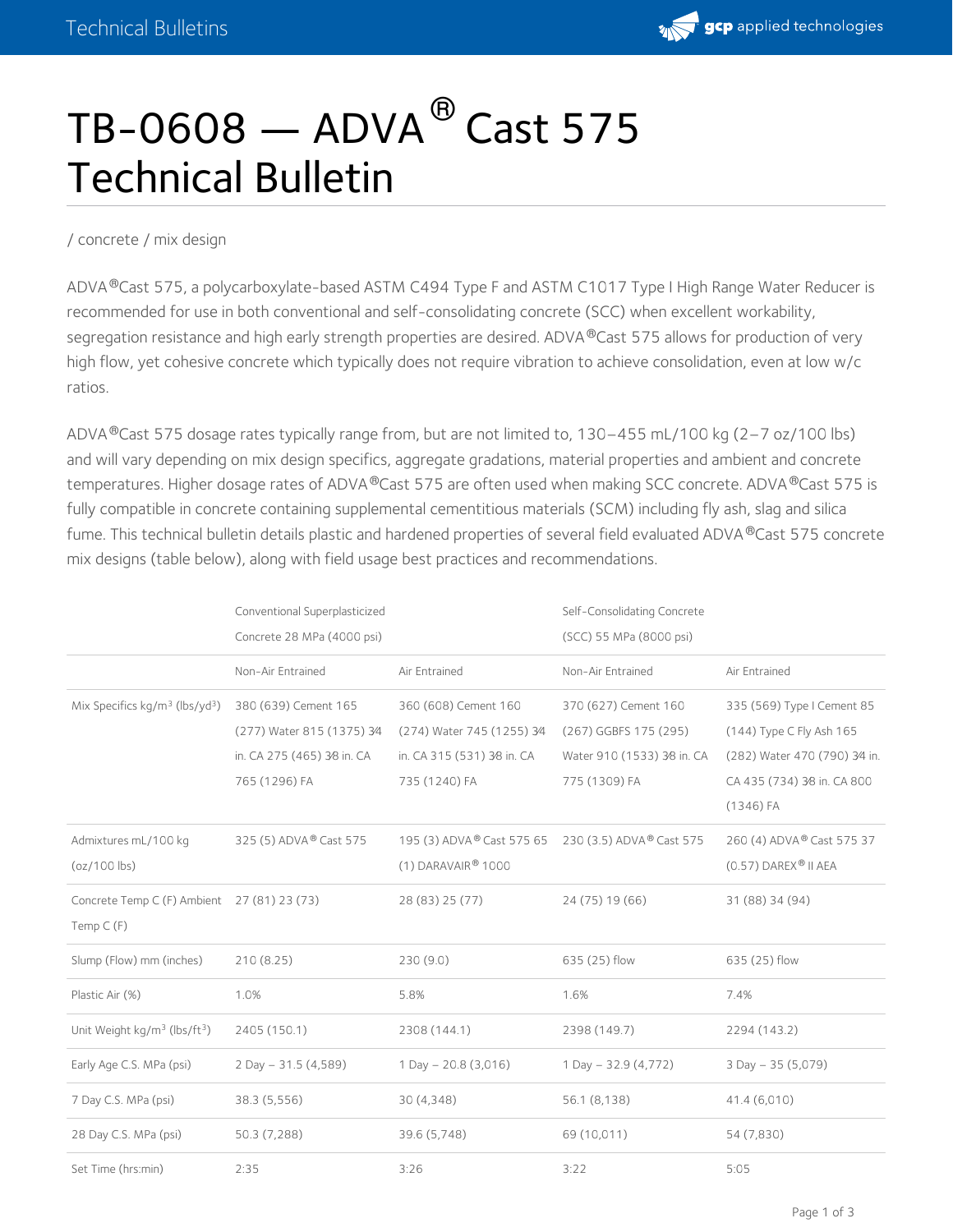

C.S. – Compressive Strength

## Water Reduction

ADVA®Cast 575 is a powerful dispersant admixture that meets ASTM C494 Type F requirements at 144 mL/100 kg (2.2 oz/cwt) and ASTM C1017 requirements at 137 mL/100 kg (2.1 oz/cwt). Water reduction typically remains robust and linear as dosage rates are increased. Water reduction capabilities of over 30% are achievable at higher addition rates. ADVA®Cast 575 has also successfully been used as a mid-range water reducer at lower dosage rates.

#### Plastic and Hardened Properties

The outstanding dispersion properties of ADVA®Cast 575 results in excellent early age compressive and flexural strengths, when compared to most other conventional and polycarboxylate superplasticizers. Later age compressive and flexural strength products tend to be similar to other superplasticizers. ADVA  $^\circledR$ Cast 575 has neutral set properties throughout a wide range of dosage rates. In hotter climates, ADVA®Cast 575 is often used in conjunction with an ASTM C494 Type D retarder to slow down set times and extend slump life. In cooler climates, the neutral set properties of ADVA®Cast 575 has proven to be very beneficial, as even at higher dosage rates, set times are not extended.

#### Air Entrained Concrete

ADVA®Cast 575 was extensively field tested in a wide range of air-entrained concrete mix designs, and consistently provides stable and good quality air void systems. Air-entraining agent dosage rates for ADVA®Cast 575 concrete will be higher compared to most commercially available polycarboxylate-based superplasticizers. Trial mixes are recommended to establish AEA dosage rates for a specific mix design.

### Unique SCC Benefits

Extensive field testing has demonstrated that even at very high slump flow (>760 mm, >30 in.) ADVA®Cast 575 selfconsolidating concrete remains cohesive with minimal or no segregation. ADVA®Cast 575 provides excellent rheological properties to self-consolidating concrete that may be produced with lower cementitious contents, resulting in concrete placements requiring little or no vibration. These properties also allow for ADVA®Cast 575 concrete to easily pass through congested rebar configurations and narrow openings without aggregate "blocking".

# Compatibility with Other Admixtures

ADVA®Cast 575 is a polycarboxylate-based technology that is fully compatible with most other admixtures including water reducers, accelerators, retarders, air-entraining agents and specialty admixtures. ADVA®Cast 575 has been shown to have a synergistic effect when used with all ZYLA ®products, resulting in improved water reduction, compressive strength and finishability. It is recommended that ADVA®Cast 575 be added to the concrete mix at the end of the batch sequence for optimum performance. However it may be added at other times in the batching sequence if testing shows acceptable performance. Admixtures should be added separately and not contact each other before they enter the concrete mix. Pretesting of the concrete should be performed to optimize addition rates and sequence times of these admixtures. Pretesting of a concrete mix is recommended before production and as project conditions change.